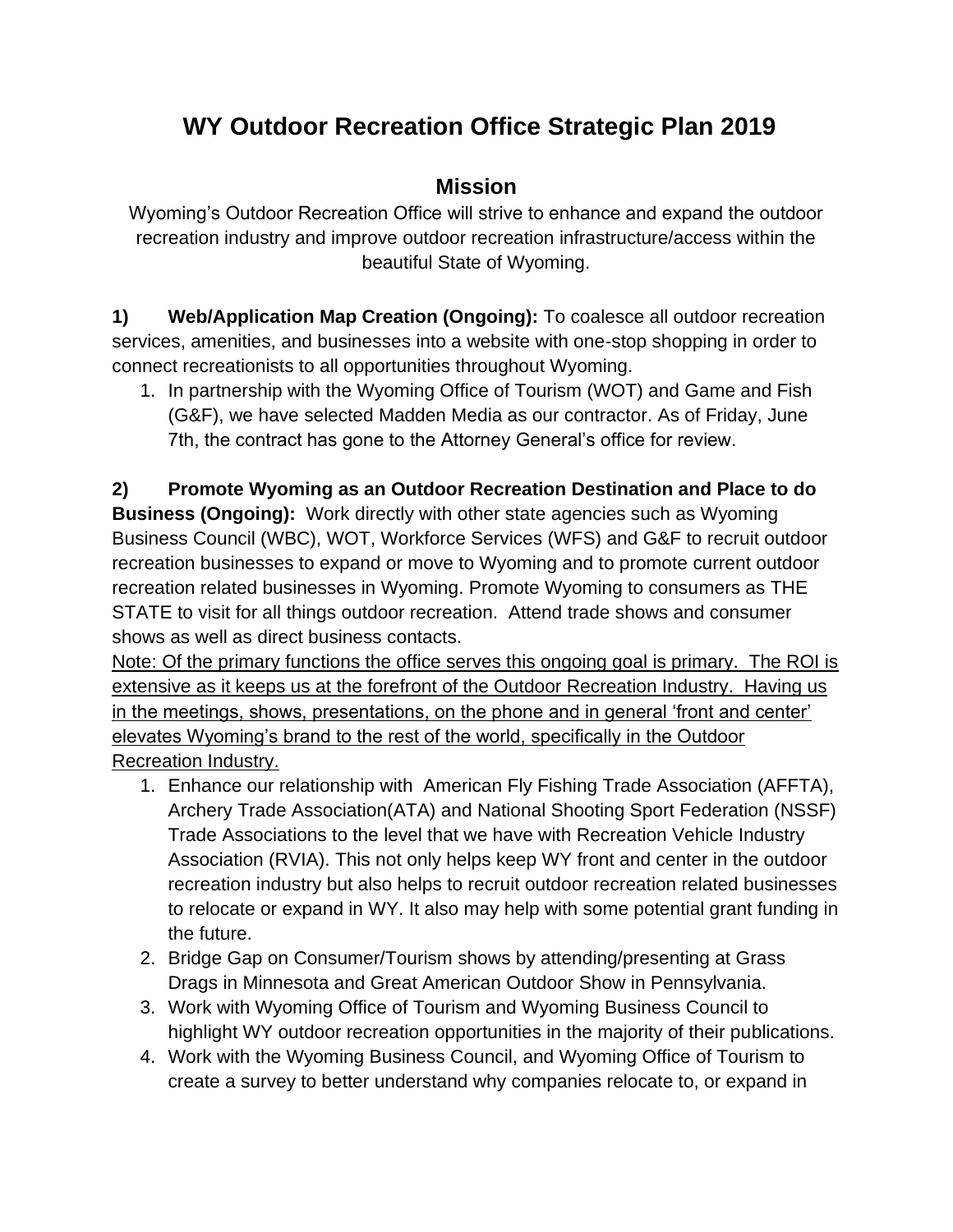Wyoming. Outdoor recreation and access to public lands will be key pieces within the survey.

5. Host a regional Wyoming outdoor industry leadership summit to discuss trends in the outdoor recreation industry, listen to their needs, and communicate available resources.

**3) Outdoor Recreation Collaboratives (Ongoing):** Improve local recreation economies by facilitating community stakeholder discussions. Make sure communities are aware of resources and opportunities to improve amenities and attract business based on local assets.

- 1. We have had one pilot collaborative functioning the last few years, we plan to establish 1-2 more.
- 2. Support Big Horn Basin Collaborative recommendations. In partnership with Sub-cabinet we can provide funding (i.e grants), staffing and promotion for projects they provide in their plan. This may include 2019 projects like their OR event and start of trail construction.

**4) Outdoor Recreation Events (Ongoing):** Work with communities and other agencies to create and promote outdoor recreation events. Engage the public in these events with the goal of positively impacting local economies.

Note: Ongoing portion is to continue to support Shooting Matches, Adventure Races, etc. at various levels.

1. Work with Sub-cabinet on process to support other Outdoor Recreation events, currently cross-promoting events based on external contacts.

**5) Utilization of Recreation Action Team (REACT):** Use this group of state, federal, and other agencies to develop strategies and meet the overall goals/recommendations of the Outdoor Recreation Office. Initial focus will be on streamlining of permits, planning process and implementing projects within gateway communities.

1. In coordination with Director Westby, work to finalize the MOU with REACT to include a pilot project for commercial/special use permits.

**6) Lead the Governor's Sub-cabinet:** Explore ways to help the Office of Outdoor Recreation achieve overall goals and help implement approved Outdoor Recreation Task Force Recommendations. Utilize all executive branch resources to enhance outdoor recreation, increase communication, and understand all agency roles.

1. Although we have various objectives that overlap with the sub-cabinet. One important item as we finalize a charter, is to ensure we know what roles and steps we can properly take in regards to support of items like alternative funding mechanisms for WOT.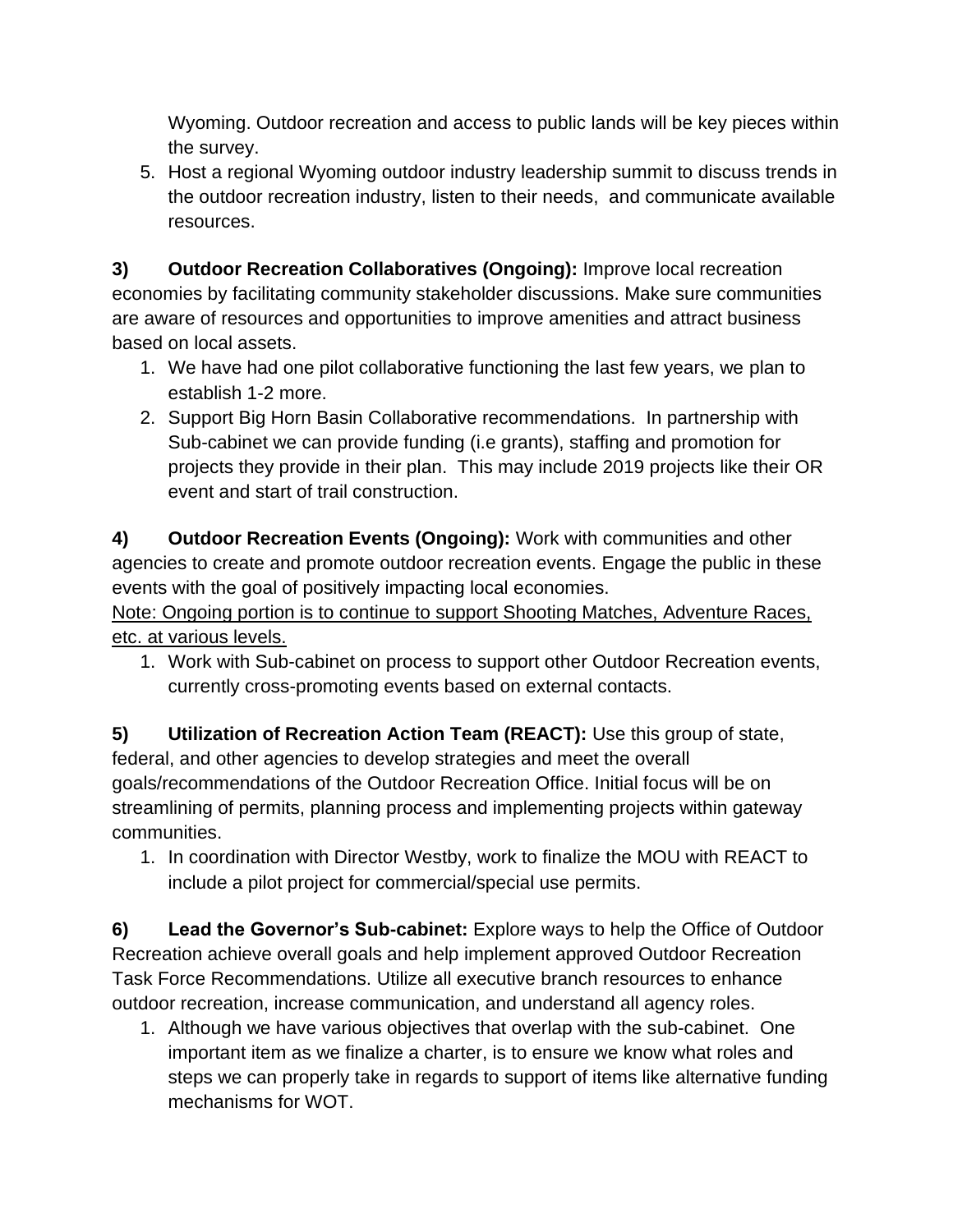2. Review each Outdoor Recreation Task Force recommendation and subrecommendation. Determine what each Agency is currently doing to achieve these recommendations and ask for assistance where we find holes.

**7) Creation of Advisory Council on Outdoor Recreation:** A subset of in the outdoor recreation industry throughout the state. Provide oversight and accountability in implementing ORTF recommendations. Provide expertise, engagement, and a public voice to activities as they relate to the Outdoor Recreation Office.

**8) Improve Public Access: As one of the ORTF recommendations this new goal, which needs proper staffing levels to implement, would allow us to work with State Lands to identify priority areas that have opportunities for improvement to public access. With work already being accomplished by state lands we could develop an action strategy for the next few years.** 

**9) Continue to Explore Alternative Funding to self fund the Outdoor Recreation Office: Although not technically a new goal we wanted to ensure we added this as a specific highlight within our strategic plan for the next few years.** 

## **Ideas:**

**Outdoor Recreation Office seasonal: \$58,240.** This seasonal will help promote events and businesses in WY, create/refine a database of all outdoor recreation related businesses in WY, and attend larger industry shows recruiting new OR businesses to move to WY, and promoting the OR opportunities within the state.

**Travel: ~\$108,000**. The majority of in-state travel is for collaborative meetings with federal agencies, promoting events, and hosting the Bighorn Basin Outdoor Recreation Collaborative. Out of state travel includes attendance or exhibiting at: The great American Outdoor Show, Grass Drags, SHOT, Archery Trade Association, RV Industry Association, American Fly Fishing Trade Association, Outdoor Retailer, Backcountry Hunters and Anglers Rendezvous etc. The primary goals of attending/exhibiting at these events is to recruit outdoor recreation businesses to expand or move to Wyoming and to promote current outdoor recreation related businesses in Wyoming. Promote Wyoming to consumers as THE STATE to visit for all things outdoor recreation. WBC helps cover many of the exhibiting costs. This could be a true partnership between WBC, WOT, and SPHS. While attending some of these last year we completed dozens of interviews with media about Wyoming and the OR opportunities for those that live here and visit here.